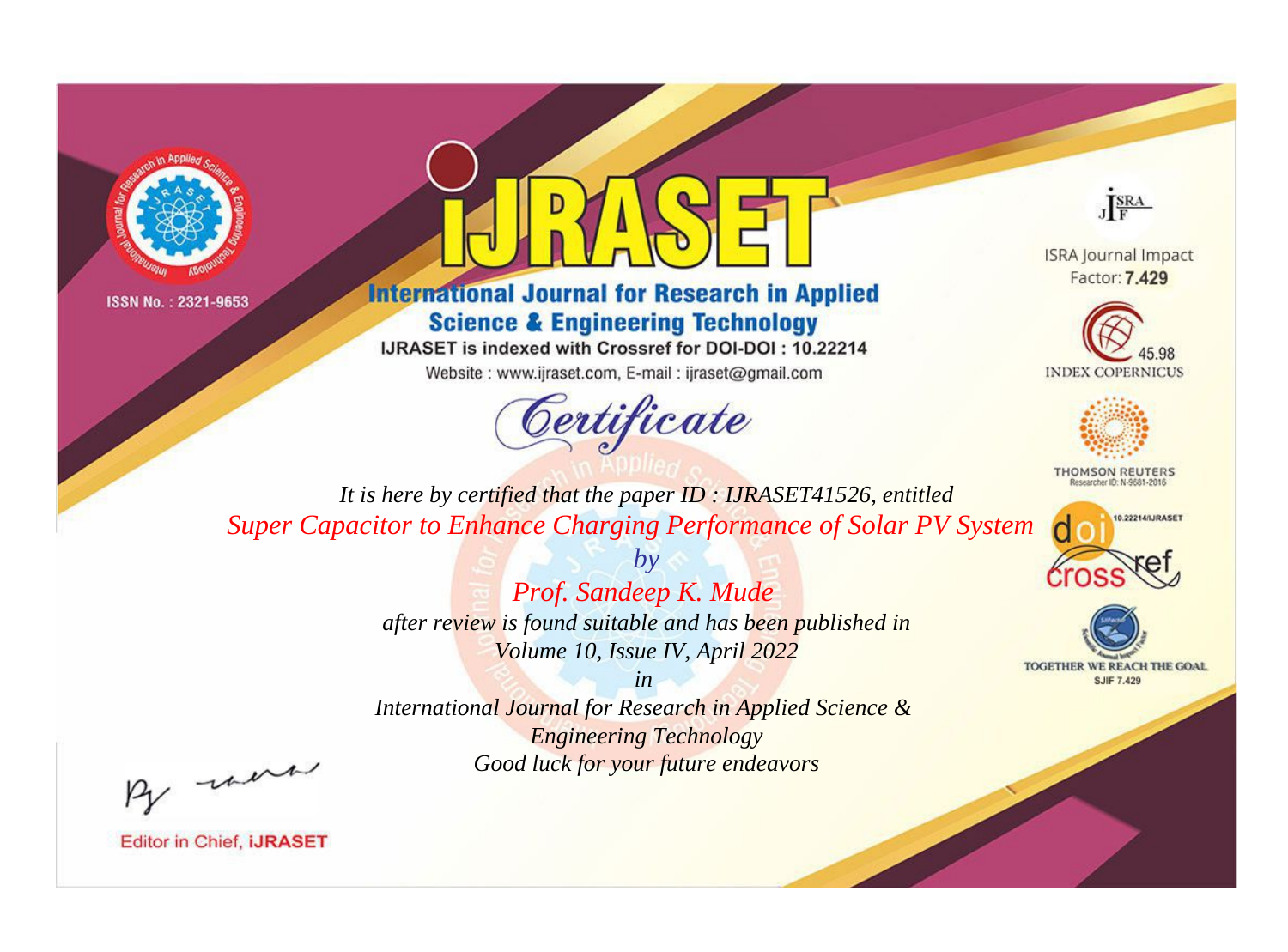



**International Journal for Research in Applied Science & Engineering Technology** 

IJRASET is indexed with Crossref for DOI-DOI: 10.22214

Website: www.ijraset.com, E-mail: ijraset@gmail.com



JERA

**ISRA Journal Impact** Factor: 7.429





**THOMSON REUTERS** 



TOGETHER WE REACH THE GOAL **SJIF 7.429** 

*It is here by certified that the paper ID : IJRASET41526, entitled Super Capacitor to Enhance Charging Performance of Solar PV System*

> *Pranay Bhagwate after review is found suitable and has been published in Volume 10, Issue IV, April 2022*

*by*

*in* 

*International Journal for Research in Applied Science & Engineering Technology Good luck for your future endeavors*

By morn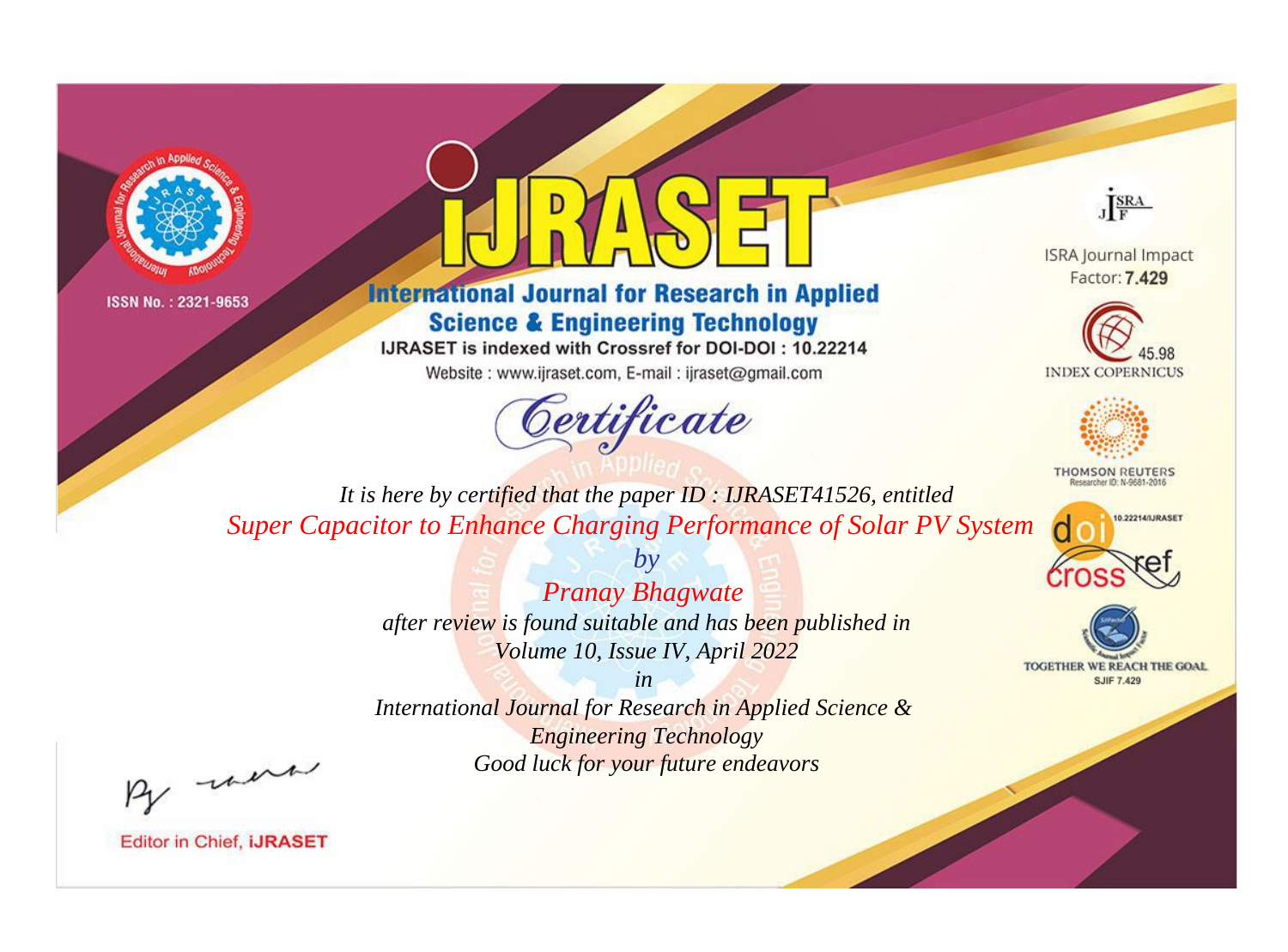



**International Journal for Research in Applied Science & Engineering Technology** 

IJRASET is indexed with Crossref for DOI-DOI: 10.22214

Website: www.ijraset.com, E-mail: ijraset@gmail.com



JERA

**ISRA Journal Impact** Factor: 7.429





**THOMSON REUTERS** 



TOGETHER WE REACH THE GOAL **SJIF 7.429** 

It is here by certified that the paper ID: IJRASET41526, entitled **Super Capacitor to Enhance Charging Performance of Solar PV System** 

> **Sarang Hedaoo** after review is found suitable and has been published in Volume 10, Issue IV, April 2022

 $b\nu$ 

 $in$ International Journal for Research in Applied Science & **Engineering Technology** Good luck for your future endeavors

By morn